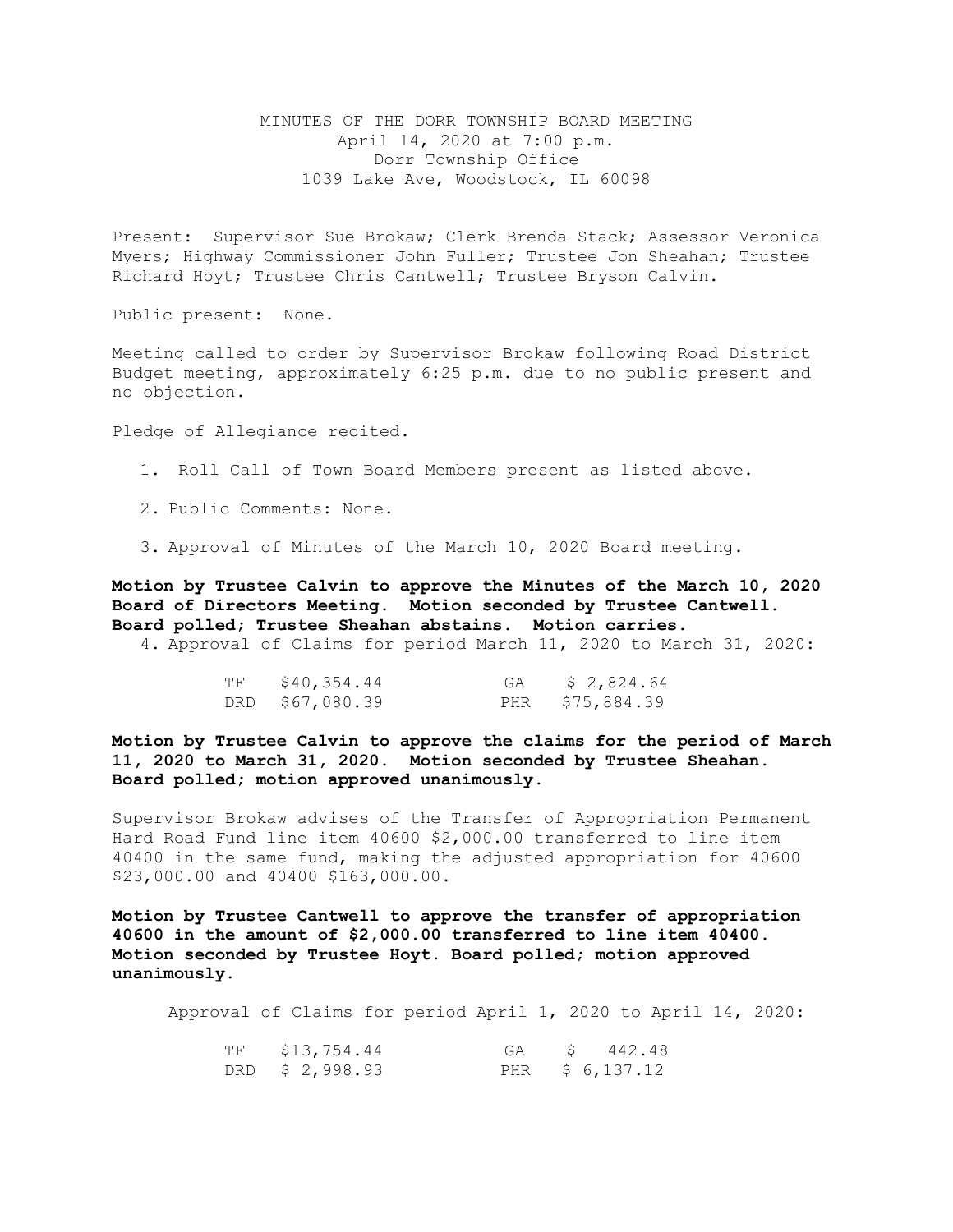## **Page 2 – 04/14/2020**

**Motion by Trustee Calvin to approve the claims for the period of April 1, 2020 to April 14, 2020. Motion seconded by Trustee Cantwell. Board polled; motion approved unanimously.** 

General Assistance case report provided for review.

5. Legislative Updates – None. Supervisor Brokaw advises Topics Day for April 1, 2020 was cancelled.

## 6. Reports:

**Supervisor –** Supervisor Brokaw advises she received an email from TOI regarding a webinar for trustees tomorrow, April 14, 2020 from Noon to 1:00 p.m. Cost is \$25.00 if anyone wants to attend; please advise. Unsure of status of next month's meeting; have looked into remote phone conference meeting. Trustee Cantwell advises he can facilitate a Zoom meeting as necessary. Audit will be May 11th.

**Assessor –** Residential Sales Entered March 11, 2020 to April 14, 2020 handout provided for review. Assessor Veronica Myers advises all her staff is working remotely, and it is working wonderfully. No field work since middle of March. Property assessed as of January 1, 2020, so we will be fine there; all new property is currently up to date, so no problems there. Talked to County this morning for due date – tentative soft date of July 13, 2020 at this point.

**Highway Commissioner –** Highway Commissioner John Fuller advises so far everyone is working and healthy; working sporadically throughout the week. Fence fixed; new loader received. Various duties and projects discussed; snow events, salt situation briefly reviewed. Due to current situation prisoners unavailable for cleanup as of yet. Road paving briefly discussed.

**Clerk –** Statement of Economic Interest – All receipts received in compliance with May 1, 2020 deadline.

**Trustees –** No report.

- 7. Executive Session not required.
- 8. New Business awaiting word on Annual Meeting date.